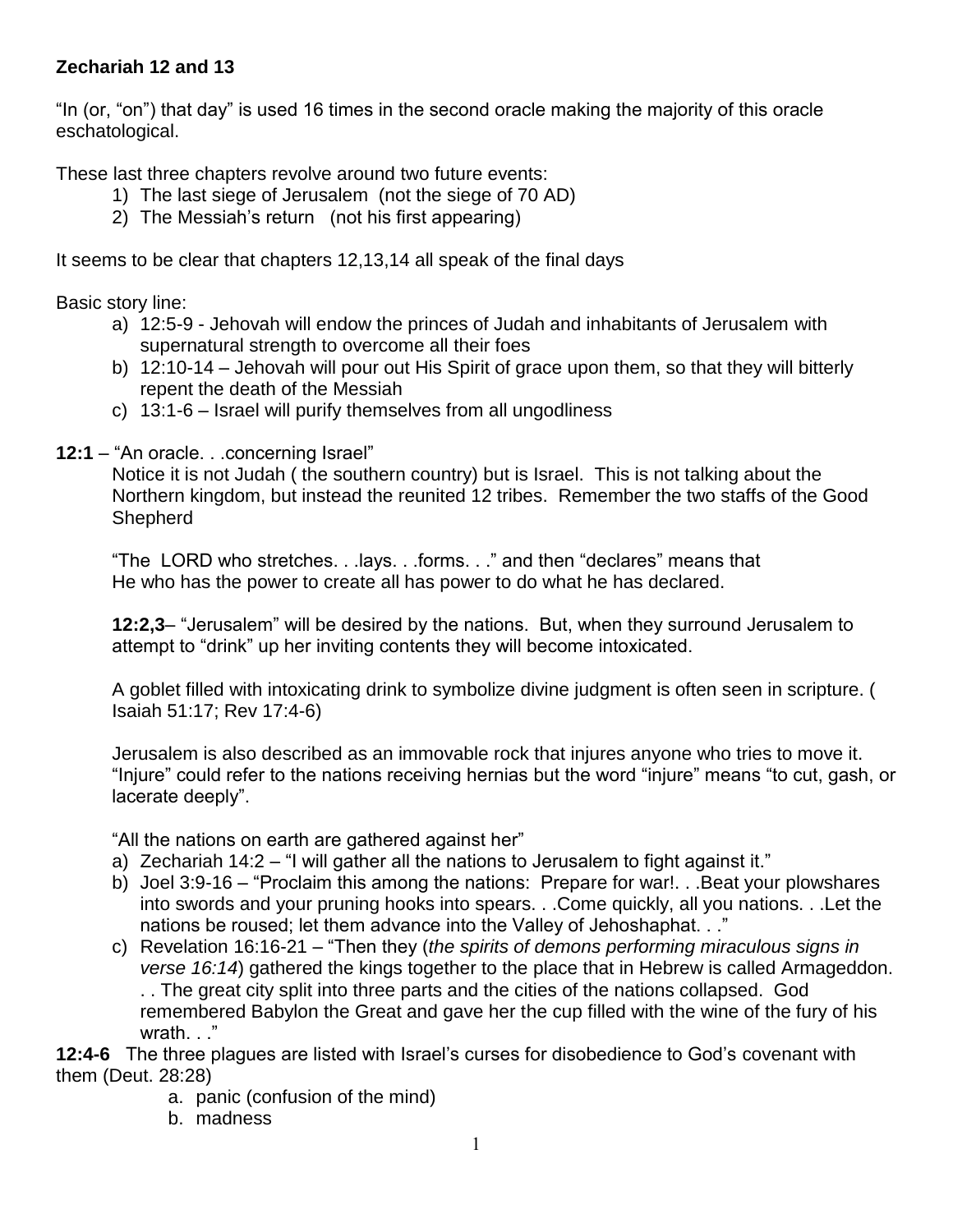c. blindness

The driving force of these next verses is based on God having chosen Jerusalem. Remember Zechariah 3:2, "The LORD, who has chosen Jerusalem, . . ." and Zechariah 1:17, "The LORD will again comfort Zion and choose Jerusalem."

The city of Jerusalem continues to stand because of God's election. Judah sees the city and inhabitants enduring and they themselves outside the city

receive the strength of God. Judah begins to consume the nations fighting against Israel.

**12:7-8** – "The LORD will save the dwellings of Judah first, so that. . ." means that this deliverance will occur in such a way that no part of the reunited nation of Israel will be able to take credit for it

"The dwellings of Judah" are a reference to the "dwellings," or shelters, huts or tents outside the city of Jerusalem in contrast to the fortresses and buildings inside the city of Jerusalem. It points out the utter defenselessness of these "dwellings of Judah" which are delivered first.

All will realize the victory was the Lord's.

The principle of verse 7 is seen in:

- a) Jeremiah 9:23-24
- b) 1 Corinthians 1:29, 31
- c) 1 Corinthians 12:22-26
- d) 2 Corinthians 10:17

**12:9** – Is a summary of the chapter so far.

There is no intention in this verse to indicate that this is God's desire or wish to do these things if Israel will cooperate as some may want to read into the verse where NIV says "I will set out to destroy." This would be a weak way of ending as section that began as verse one does by saying:

*"This is the word of the Lord concerning Israel. The Lord, who stretches out the heavens, who lays the foundation of the earth, and who forms the spirit of man within him declares: 'I am going to make Jerusalem a cup that sends all the surrounding peoples reeling.' "*

The purpose of these verses is to tell us what God will do and what is destined to happen at the hand of the Sovereign Lord. Concerning the Sovereign Lord: 2 Pt. 2:1-3; Jude 4

**12:10** – Once again beginning with God: "I will pour out."

The topic switches from physical deliverance to spiritual deliverance.

(Same pattern as Deut. 30:1-10.)

Notice here that conversion is the result of the Spirit being pour out.

Without the Spirit there is no recognition of sin, no repentance and no conversion.

**"Spirit of Grace"** (this Spirit is the Holy Spirit) is the Holy Spirit producing in the mind of man the experience of the grace of God. This experience of grace exposes the soul of man to his sinfulness and he becomes knowledgeable of his sin and guilt. (His response is to cry out to God in prayer, thus, the "Spirit of Supplication.)

a) Ephesians 2:8-9 – "For it is by grace you have been saved, through faith – and this not from yourselves, it is the gift of God – not by works, so that no one can boast.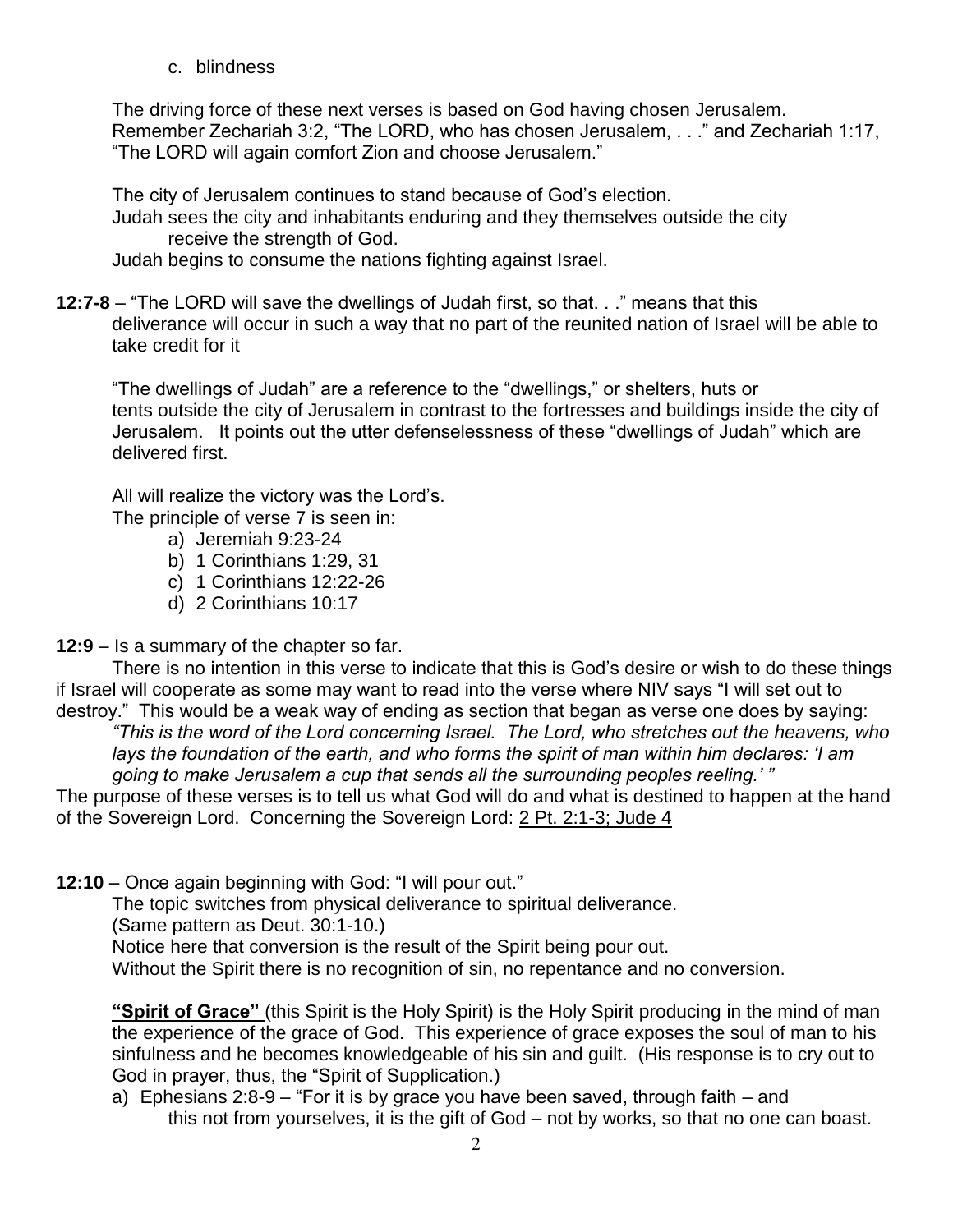- b) John 6:37 "All that the Father gives me will come to me, and whoever comes to me I will never drive away."
- c) John 6:44 "No one can come to me unless the Father who sent me draws him."

(John 6:60-63 – "On hearing it, many of his disciples said, 'This is a hard teaching. Who can accept it?' . . . Jesus said to them, 'Does this offend you? What if you see the Son of Man ascend to where he was before! The Spirit gives life; the flesh counts for nothing. The words I have spoken to you they are Spirit and they are life.' "

**"Spirit of Supplication"** is the response of man to the recognition of his sin exposed by the Spirit of God. Grace opens man's eyes to understand and he follows with sorrow and repentance.

- Isaiah 32:14,15 "The fortress will be abandoned. . .till the Spirit is poured upon us from on high."
- $\bullet$  Isaiah 44:2,3 Do not be afraid, O Jacob, my servant, Jeshurun, whom I have chosen. For I will pour out my Spirit on your offspring."
- Jeremiah 31:31, 33 " 'The time is coming,' declares the LORD, 'when I will make a new covenant with the house of Israel and with the house of Judah.' . . . 'This is the covenant I will make with the house of Israel after that time,' declares the LORD. 'I will put my law in their minds and write it on their hearts. I will be their God, and they will be my people.' "
- Ezekiel  $36:26-27 -$  "I will give you a new heart and put a new spirit in you; I will remove from you your heart of stone and give you a heart of flesh. And I will put my Spirit in you and move you to follow my decrees and be careful to keep my laws."
- **Ezekiel 39:27-29 – When I have brought them back from the nations . . .I will show myself holy through them in the sight of many nations. Then they will know that I am the Lord their God, for though I sent them into exile among the nations, I will gather them to their own land, . . .I will no longer hide my face from them, for I will pour out my Spirit on the house of Israel."**

Because of the convicting work of the Spirit Israel will turn to the Messiah with mourning.

**12:10** – "They will look on (or, "to") the one they have pierced."

*The Expositor's Bible Commentary* says:

"The most common meaning of the Hebrew preposition translated "on" is "to" (see NIV margin), and there is no good contextual reason to depart from it here."

The emphasis here is "looking to" the Messiah in faith:

a) Numbers 21:9 – "So Moses made a bronze snake and put it up on a pole. Then when anyone was bitten by a snake and looked at the bronze snake, they lived.

- b) Isaiah 45:22 "Turn to me and be saved, all you ends of the earth; for I am God, and there is no other.
- c) John 3:14-15 "Just as Moses lifted up the snake in the wilderness, so the Son of Man must be lifted up, that everyone who believes may have eternal life in him."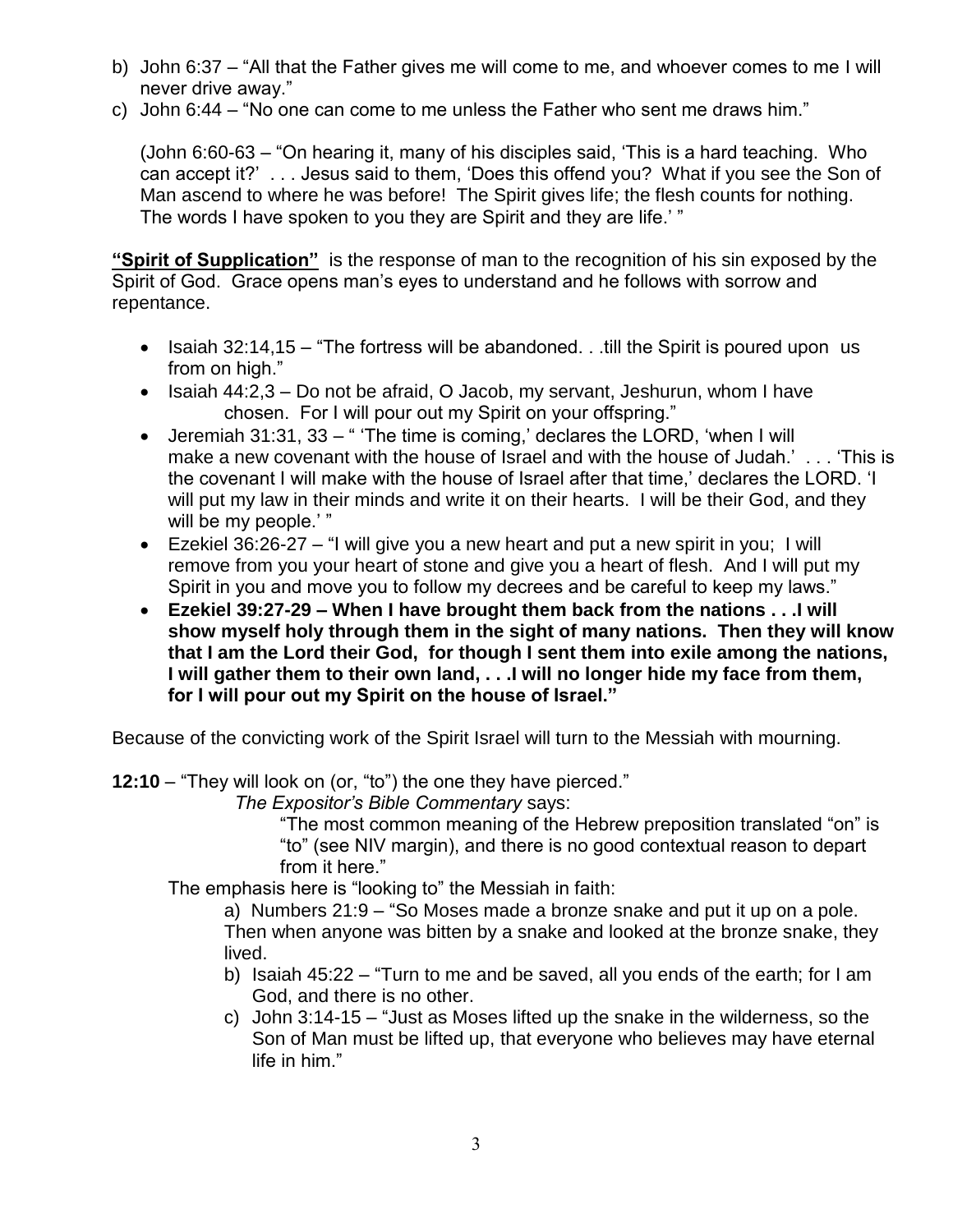Notice: This is quoted in John 19:37 as being fulfilled.

- "and, as another scripture says, "They will look on the one they have pierced." But, this occurrence is not the final and complete fulfillment. It is an event in the progressive fulfillment of the whole. The fulfillment of this and many other verses partially fulfilled with Jesus' first coming and in the church age have yet their fullest fulfillment yet in the future. John did not mean that the prophecy had exhausted by his recognition that this was the Messiah that they would have to "look to."

"They will mourn" gives examples of their mourning. It will not be a national day of mourning, or mourning a calamity that has befallen others, but the mourning of the Israelites that day will be masses of individuals mourning their individual recognition of sin just as if each of them had lost their only son.

**12:11** – Josiah's death from the battle at Megiddo in 2 Chronicles 35:20-22.

Jeremiah composed an eulogy at Josiah's death, and so did many other singers, who bewailed Josiah in dirges, which were put together as a collection of national songs and preserved even after the Babylonian captivity. (2 Chronicles 25:25) It would be similar to the death of JFK or MLK in our country.

**12:12-13** – The famous royal line of David and the average line from David. The important priestly line of Levi and the average family of Shimei who was the basically unknown son of Gershom who was the son of Levi. In other words, every one responses the same intense way from the "rich and famous" to the "common man." Even the wives and entire households are seriously devastated.

The mourning is emphasized to be very sincere.

**13:1** – "On that day" is that day in the future where this mourning occurs.

"a fountain will be opened. . .to cleanse them from sin and impurity" is well attested to in the OT and NT:

- a) Isaiah 41:18 –"I will make rivers flow on barren heights, and springs within the valleys. I will turn the desert into pools of water and the parched ground into springs."
- b) Isaiah 35:6 "Water will gush forth in the wilderness and streams in the desert. The burning sand will become a pool, the thirsty ground bubbling springs."
- c) Numbers 8:7 The water of sprinkling used to remove sin and uncleanness from the purification of the Levites at their consecration.
- d) Numbers 19:9 The sprinkling-water prepared from the sacrificial ashes of the red heifer for purification from the defilement of death.
- e) John 1:7 "the blood of Jesus, his Son, purifies us from all sin."
- f) John 5:6 "This is the one who came by water and blood Jesus Christ. He did not come by water only, but by water and blood. And it is the Spirit who testifies, because the Spirit is the truth."

**13:2** – The removal of all the physical manifestations of sin.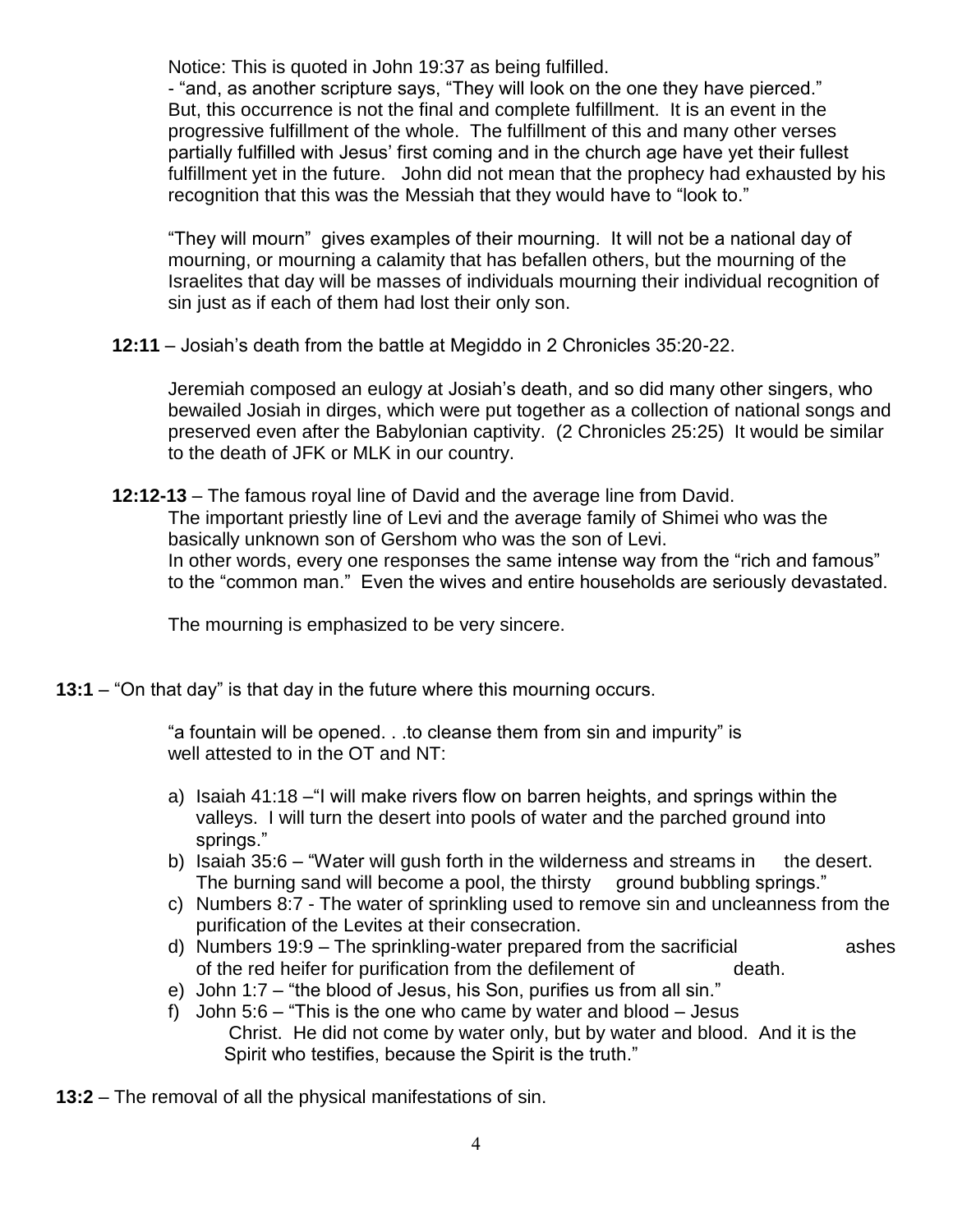**The Sequence of Salvation:**

| 1) Grace                   | 12:10      |
|----------------------------|------------|
| 2) Conscience of Sin       | 12:10b     |
| 3) Mourning                | 12:11-14   |
| 4) Salvation; Cleansing    | 13:1       |
| 5) Consecration; or the    |            |
| <b>Righteous Lifestyle</b> | $13:2 - 6$ |
|                            |            |

## **13:3-6** - False Prophecy

After the exile in Zechariah's day is seen in Nehemiah 6:12-14 done by a man trying to manipulate circumstances.

Matthew 24:4,5 "Watch out that no one deceives you. For many will come in my name, claiming, 'I am the Christ.' "

24:11, "and many false prophets will appear and deceive many people."

In that day if any one prophecies or has engaged in false prophecy he will deny it.

"Wounds" were used by the ecstatic crowds to move themselves into a place of spiritual arousal during false worship services including false worship of God.

- a) 1 Kings 18:28 "So they shouted louder and slashed themselves with swords and spears, as was their custom, until their blood flowed. Midday passed and they continued their frantic prophesying . . ."
- b) Leviticus 19:28 –"Do not cut your bodies for the dead or put tattoo marks on yourselves I am the LORD."
- c) Leviticus 21:5, "Priest must not shave their heads or shave off the edges of their beards or cut their bodies."
- d) Deuteronomy 14:1- "You are the children of the LORD your God. Do not cut yourselves or shave the front of your heads for the dead."
- e) Jeremiah 16:6 "Both high and low will die in this land. They will not be buried or mourned, and no none will cut himself or shave his head for them."
- f) Jeremiah 41:4,5 The day after Gedaliah's assassination, before anyone knew about it, eighty men who had shaved off their beards, torn their clothes, and cut themselves came from Shechem. . . bringing grain offerings and incense with them to the house of the LORD."
- g) Jeremiah 48:37

## **The Poem (13:7-9)**

**13:7** – "Sword" is "*hereb*" that is the word used in Ps.22:20 and speaks of the violent end of God's shepherd.

"the man who is close to me." Is used in Leviticus to mean a 'near neighbor.' Here it means this shepherd dwells with, stands next to, or is equal to the LORD. So these verses said by Jesus,

- a) John 10:30, "I and the Father are one"
- b) John 14:9, "Anyone who has seen me has seen the Father."